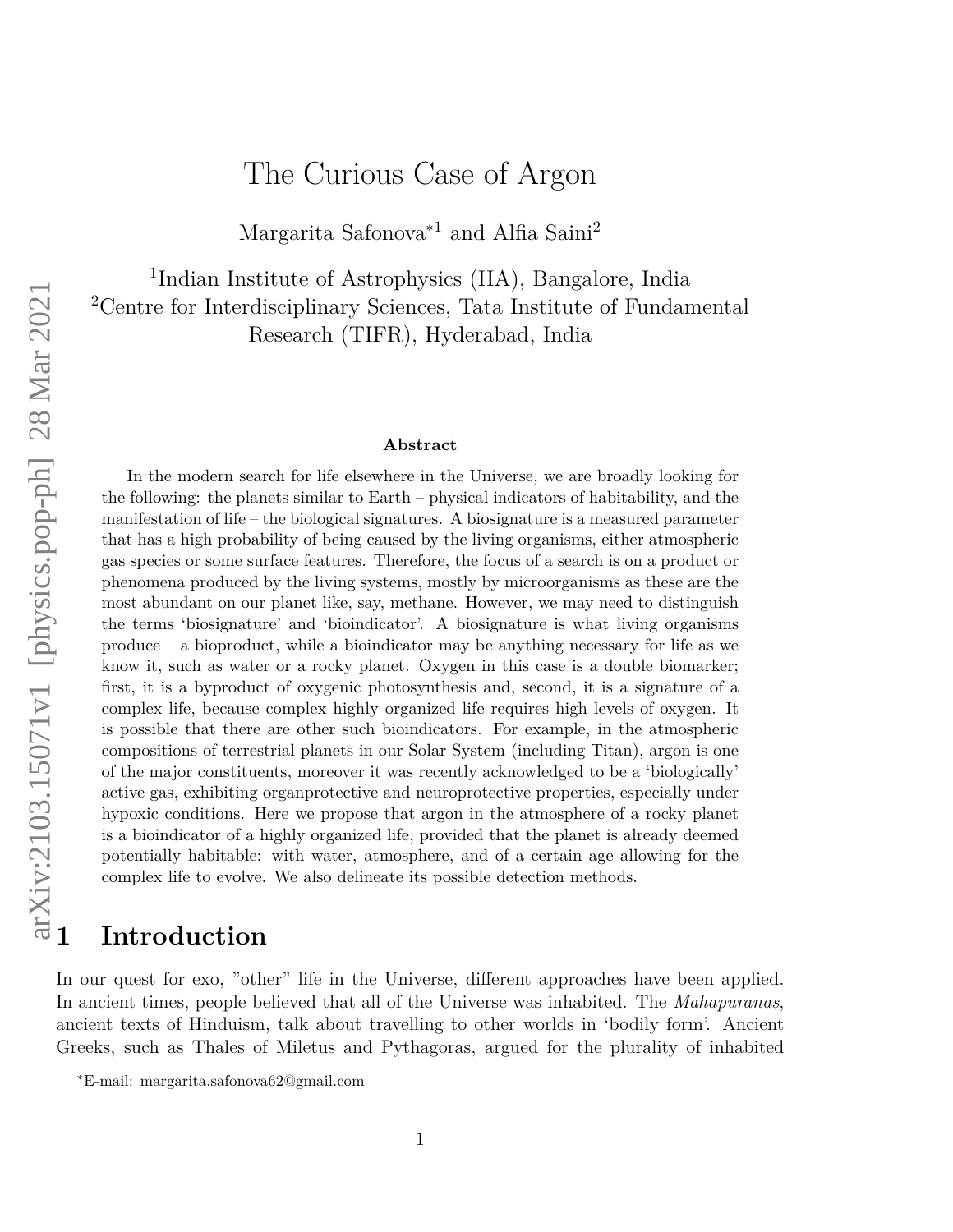worlds and, in the beginning of the 20th century, people believed that all the planets of the Solar System were inhabited. Mars was studied by comparing the results of the reflectance spectra of terrestrial plants to the varying colours on its surface, resulting in the birth of astrobotany (Tikhov, 1947). The modern search for inhabited planets began with the search for Earth-like exoplanets: terrestrial mass/radius planets located in a star's habitable zone – at the right distance from the star to have liquid water on the surface – just like the Earth (e.g. Schulze-Makuch et al. 2011). But since we cannot penetrate down to the surface of a planet with our telescopes, the concept of a biosignature – anything that can irrefutably indicate presence of life – was developed (Des Marais et al., 2002). The most detectable of these are gases in the atmosphere that are produced by living organisms (see e.g. a review on biosignature gases by Seager et al. 2012). For example, methane on Earth is a biosignature – 90 to 95% of methane in our atmosphere is biological in origin. However, methane can also be produced abiotically by various geological processes, and is a major atmospheric constituent on planets non-habitable for us, such as Jupiter or Titan (see Safonova et al. (2020) and refs therein). A recent report on the possible detection of phospine gas (PH3) in the clouds of Venus [\(Greaves et al., 2020\)](#page-6-0) generated a lot of excitement, because on Earth it is produced biologically. However, it is also present in atmospheres of giant planets, though it is supposed to be destroyed in rocky planets' atmospheres or on their surface.

Many other compounds were proposed as biosignatures, for example, water. But the Universe is abound with water, whether in liquid form on the surface (like on Earth), in liquid form under the surface (like on Mars, Enceladus, Europa, Titan, etc., or even Ceres, the largest asteroid in the Solar System), in frozen form in comets and asteroids, or even just in space: the nucleus of IRAS F11506-3851 galaxy (48 Mpc away) contains an amount of water 30 trillion times that of Earth's oceans combined. In fact, water is one of the most abundant molecules in the interstellar medium (ISM). So, water is rather a bioindicator than a biosignature – it is an indicator of *potential* habitability since water is essential to our kind of life. The Universe is also abound with oxygen, whose abundance rank is 3rd after hydrogen and helium. Along with oxygen, ozone (which protects the surface from UV radiation) and nitrous oxide (uniquely produced by life on Earth) were suggested as good biosignatures, preferably detected simultaneously. The focus of all commonly considered biosignatures is on a product or phenomena produced by living systems. For example, oxygen is a waste product of oxygenic photosynthetic microorganisms, and most of methane in the atmosphere is a waste product of human activity or biological decay processes.

Though oxygen belongs to the famous  $CHNOPS<sup>1</sup>$  $CHNOPS<sup>1</sup>$  $CHNOPS<sup>1</sup>$  acronymn, it is a biosignature not only of microbial life, though two-thirds of it in Earth's atmosphere is produced by single-cell organisms. We now know that intelligent life on Earth is only possible due to the large amount of oxygen in our atmosphere. So, oxygen as a gas in the atmospheres of planets is a highly interesting marker – a double bioindicator; first, it is a byproduct of oxygenic photosynthesis by living systems and, second, a high percentage of oxygen in the air supports an efficient form of living systems' energy metabolism. So, oxygen may also be a signature of complex life, especially on planets that are old enough to allow for that complex life to arise, like the Earth (see, e.g. Safonova et al. 2016). But how complex is complex in this context?

<span id="page-1-0"></span><sup>1</sup>Elements absolutely necessary for life: carbon, hydrogen (H), nitrogen (N), oxygen (O), phosphorus (P) and sulfur (S)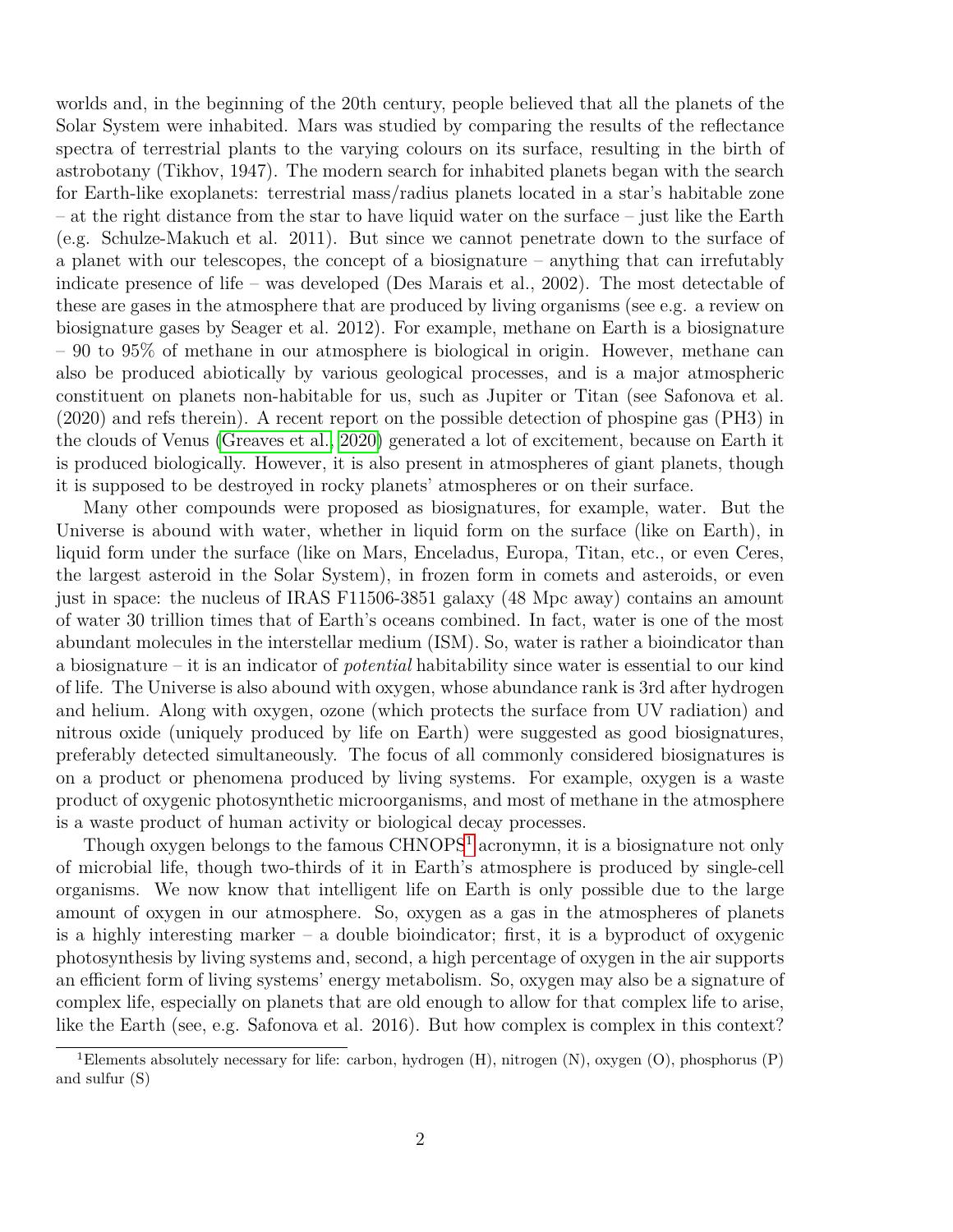Usually, in astrobiological discussions, complex life means macroscopic multicellular life (e.g. Bains & Schulze-Makuch 2016), but not necessarily highly organized life – 'intelligent' life with brain activity, capable of sophisticated behaviour such as learning, decision making, planning and social interaction, be it bees or humans. It seems that such complex nervous systems require high levels of oxygen [\(Catling et al., 2005\)](#page-5-0). But it is possible that other gases are also involved.

## **2 Argon in Planetary Atmospheres**

When we look at the atmospheric composition of terrestrial planets (Fig. [1\)](#page-3-0), we may notice that after the main gases like N2 (Earth, Mars) or CO2 (Venus), argon (Ar) is one of the major constituents: 1.9% on Mars, 0.9% on Earth, and 0.007% on Venus. The amount of argon in Venus's atmosphere is greater than water vapour, and that same phosphine gas:  $> 110$  ppm of Ar (a sum of three natural isotopes), 20 ppm of water and only 20 ppb of phosphine! On Earth and Mars, Ar is the third dominant component in the atmosphere, and the fourth on Venus. Argon is also one of the major constituents of Titan's surfacelevel atmosphere after nitrogen, methane and hydrogen, with amounts ranging from 0.005% (Nieman et al. 2005) to 6% by volume (Kawai et al. 2013), according to various sources. Titan also possesses ingredients which can form carboxylic acids, piramidines and pyrines (bases of nucleic acids) by the reaction of oxygen from water with N, C, H in tholins. Cassini measurements have shown the existence of a liquid water ocean under the ice crust – a potential habitat for life. Mars and Venus were definitely potentially habitable early on, with surface water on Mars at  $\sim$ 3.8 Ga; and lakes, rivers, oceans and even a magnetic field on Venus up to 0.7 Ga [\(Way et al., 2016;](#page-7-0) [Lammer et al., 2018;](#page-6-1) [Baines et al., 2013\)](#page-5-1). It is interesting that no trace of argon was found on Mercury.

Argon in the atmosphere exists mostly as three isotopes: the primordial Ar36 and Ar38, the remnants of the initial protosolar cloud, and Ar40, generated by the radioactive decay of K40 present in the crust. The latter is relatively heavy, compared to hydrogen or helium, and thus retains in the atmosphere.

### **3 Argon and its Significance in Life**

In a recent compilation of the *biologically* important Mendeleev's periodic table [\(Wackett et](#page-7-1) [al., 2004\)](#page-7-1), the chemical properties of elements were linked to their biological function. We all know about CHNOPS – the most essential elements for life, but other elements are also important, like silicon, tin, lead, selenium, etc. The World Wide Web-based University of Minnesota Biocatalysis/Biodegradation Database<sup>[2](#page-2-0)</sup> lists the information on microbial interactions with 77 chemical elements because microbial forms of life are the most abundant on our planet. It is notable that argon is listed under the 'inert' or 'unknown biological function' category (Gao et al. 2010).

Only quite recently, the biological effects of argon have been getting attention. Initially, the sea divers noted that argon under hyperbaric conditions was exhibiting anaesthetic po-

<span id="page-2-0"></span><sup>2</sup>UM-BBD,<http://eawag-bbd.ethz.ch/index.html>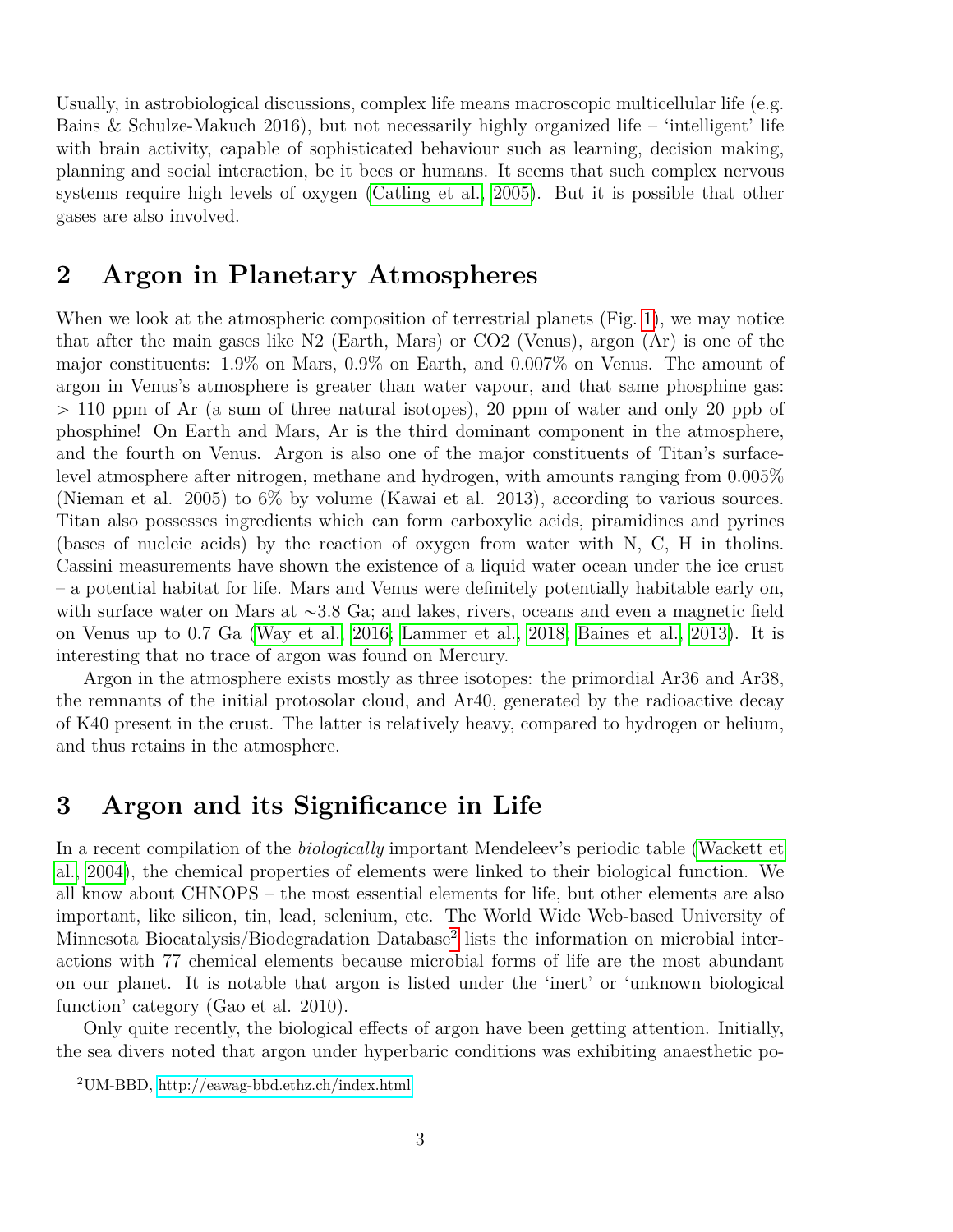<span id="page-3-0"></span>

Figure 1: Major Constituents in the Atmospheres of Terrestrial Planets (by volume).

tency (Behnke & Yarbrough 1939), though this was not confirmed at normal (normobaric) conditions. It was reported in the 1990s that argon exhibits protective effects on nerve cells (e.g. Soldatov et al. 1998) and provides respiratory resistance under hypoxic conditions, in other words, breathing argon (sometimes up to 55% in the mixture with only 10% of oxygen) seems to improve resistance towards hypoxia in animals and humans. In addition, it was later noticed that humans exposed to hypoxia were still able to perform complex manual and mental tasks in an argon-enhanced atmosphere (compared to nitrogen-enhanced) (Antonov & Ershova 2009). This could be corroborated by a study that showed an increase in oxygen consumption during physical exercise in presence of 30% argon (Shulagin et al. 2001). Additionally, under a hypoxic atmosphere containing argon, mice exhibited faster development and less teratogenesis, which was attributed to the change of metabolism due to argon (Hollig et al. 2014). It was also shown to be effective in protection against a 1-hr exposure to 85 dB white noise in humans (sounds above 85 are harmful, leading to a permanent hearing loss).

Argon also protects kidney, heart and lung cells; it has organoprotective properties. Recent study has shown that argon promotes multiple steps in the wound healing process in a diabetic mouse model. It promoted angiogenesis and helped in recruitment of various factors that helped in early recruitment of macrophages and keratinocyte proliferation, thus accelerating wound closure. This is significant in the treatment of diabetic foot ulcers [\(Ning](#page-6-2) [et al., 2019\)](#page-6-2). However, the most potent function of argon is its neuroprotective function.

In fact, in 2019 it was finally admitted that argon is a 'biologically' active gas (Nespoli et al. 2019). By now, many studies have conclusively demonstrated argon's cytoprotective and special neuroprotective properties, where argon attenuated brain injury, reduced brain inflammation and preserved neurons from damage due to ischemia (after stroke, Ulbrich & Goebel 2015). It was pointed out that argon has oxygen-like properties; thus, increase of resistance towards hypoxia may be explained by the same (Höllig et al. 2014). In addition, argon elevates cell survival protein expression against apoptosis. This may be another explanation for its neuroprotective properties. It actually interacts with intracellular signaling molecules in neurons and glial cells. All the studies have shown that argon is especially active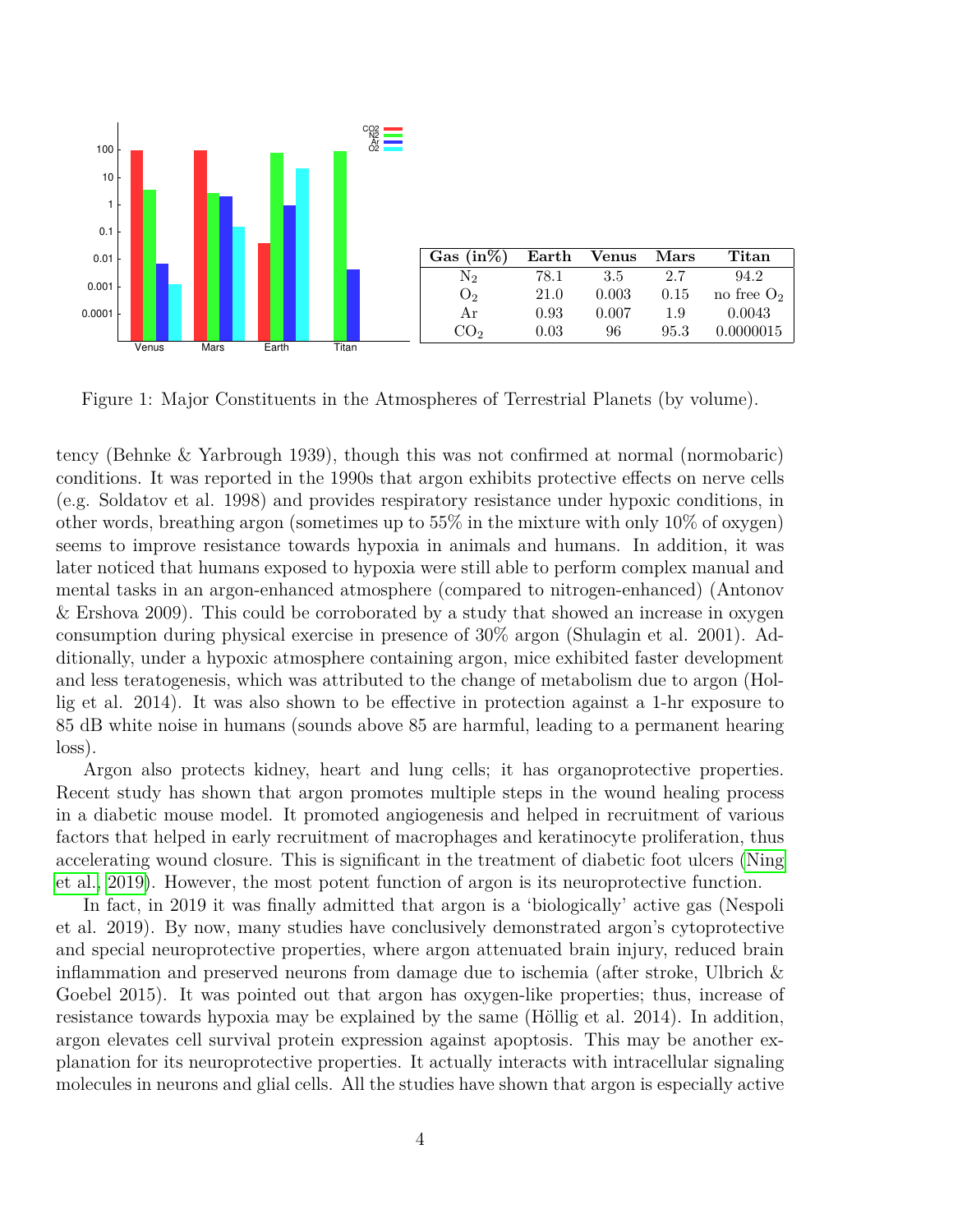in the cells responsible for the higher functions, like microglia, neurons and astrocytes.

Though research is still scarce on the topic, what evidence has already been presented propels an otherwise benign element into the view of organismal biology.

# **4 Hypothesis: Argon as a Bioindicator of 'Intelligent' Life**

Till now, the search for biosignatures was directed towards atmospheric gases or surface manifestations that may have been produced by the living organisms. For example, Seager et al. (2013) suggested the classification of biosignature gases on the basis of byproduct gases from metabolic reactions, whether of primary or secondary metabolism. Here, we would like to distinguish the terms 'biosignature' and 'bioindicator'. A biosignature is what living organisms produce (whether gases in atmosphere or changes on the surface), while a bioindicator may not necessarily be the bioproduct  $-$  it could be anything necessary for life as we know it, such as water or a rocky planet. That is why NASA adopted the strategy "follow the water" in the search for life. So, liquid water on a planet is an indicator of potential habitability – that life is possible. As we mentioned earlier, oxygen is also a bioindicator; together with the advanced age of a planet it may indicate that complex life has developed.

In Bains & Schulze-Makuch (2016), it was concluded that once the complexity arises, intelligence is the next logical step. But the only 'laboratory' we have to derive the results from is Earth. In this article, we are trying to understand what environmental or physical conditions on a planet can facilitate development of intelligence, and how we can infer it. Here, based on the special neuro-related properties of argon described above, we propose that argon in the atmosphere of a rocky planet is a bioindicator of an intelligent life, provided that the planet is already deemed potentially habitable: with water, atmosphere, and of a certain age allowing for the complex life to evolve. On our own planet, it took  $\sim$ 4 billion years for multicellular life to appear, and  $\sim$ 400 millions years more for the cerebrum (responsible for the higher cognitive functions of the brain) to develop. Thus, the planet's age has to be like Earth, at least 4–5 billion years old, if we want to look for 'intelligent' life.

#### **5 Detection Possibilities**

One good thing about atmospheric biosignature gases is that they can be relatively easily detected by space spectroscopic missions. For example, oxygen can be detected in planetary atmospheres by absorption of stellar light in the IR: at 0.76, 1.06, 1.27 and 6.4  $\mu$ m, where the last wavelength is the strongest absorption feature (recently recognized as the only oxygen signature detectable on a terrestrial planet within 5 pc with the upcoming JWST; Fauchez et al. 2020). However, argon on the Solar System planets was detected *in situ*, by direct measurements. For example, on Mars it was detected first by the Viking-1 lander in 1976 using a mass spectrometer (Fenselau et al. 2003), and more precise isotopic measurements were done by the quadrupole mass spectrometer (QMS) of the SAM (Sample Analysis at Mars) instrument on Curiosity.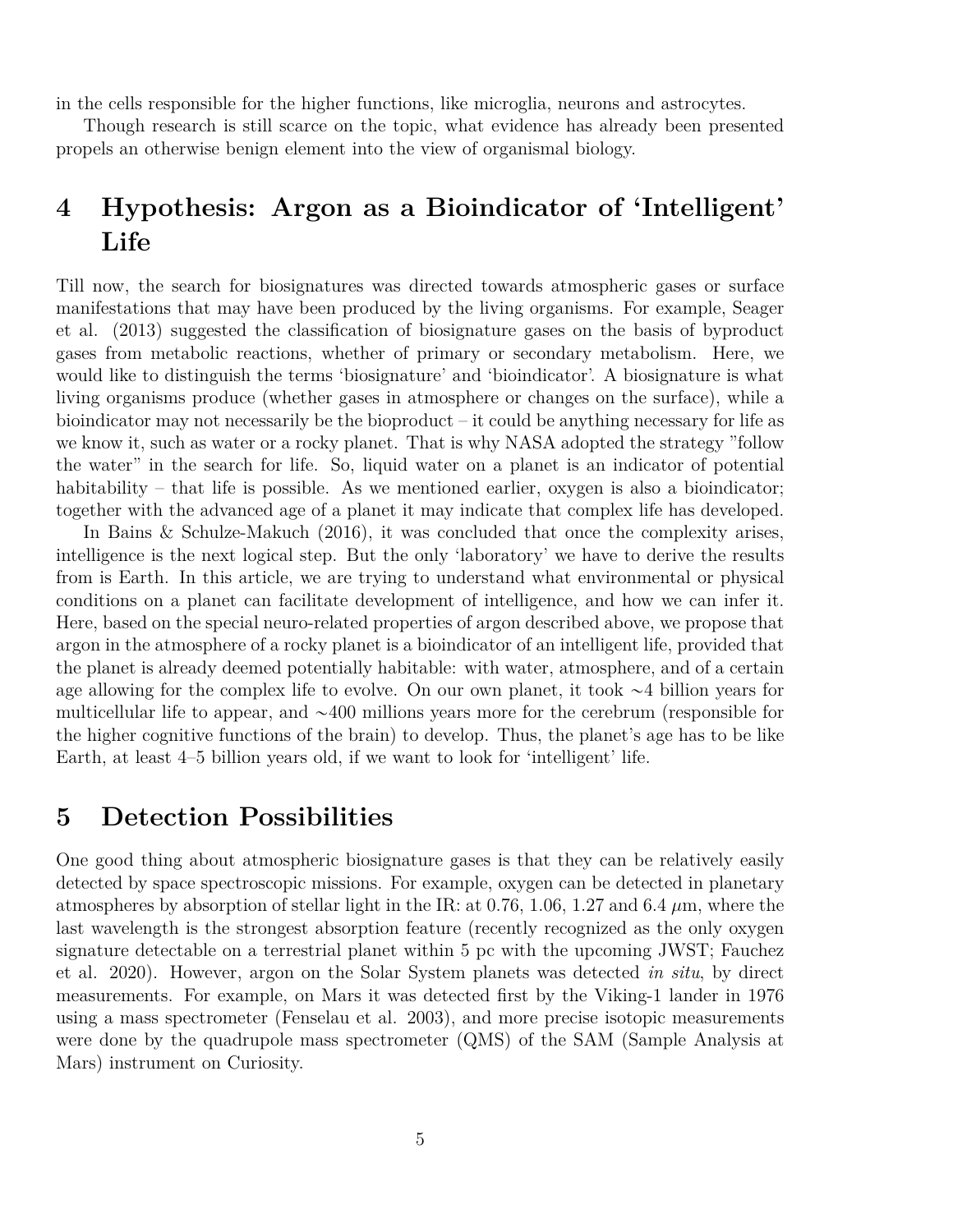But the future detection of argon in exoplanet atmospheres has to be done remotely. Argon has many fine structure emission lines at different stages of ionization. When atoms in the planetary atmospheres are subject to electrical discharges (e.g. lightning), they produce a large amount of species, argon itself has more than 300 emission lines. In planetary ionospheres, the ionization can also occur due to the interaction of a neutral molecule with UV photons, X-rays, or cosmic rays, which are usually ubiquitous and very energetic (up to 100 GeV).

The emission lines of Ar are not as intense as some of the other strong lines in the optical spectrum but there is a growing number of HII regions for which there are measurements with good signal-to-noise ratio  $(S/N)$ . This is the case of fine-structure emission line of ArIII at 7136 Å. It is possible to measure the lines of ArIV at  $4713$  and  $4740$  Å, though it is noted that the former usually appears blended with a line of HeI at  $4711 \text{ Å}$  that is difficult to correct, so it is better to use the latter. In Pérez-Montero et al.  $(2007)$ , these lines were used to calculate total Ar abundances in a sample of HII galaxies from SDSS and a set of HII regions in our Galaxy and the Magellanic Clouds. It is also possible to look for the 1048 Å and 1067 Å resonance fluorescence emission lines of neutral ArI, or the same lines in absorption, using extreme-ultraviolet (EUV) spectrograph; calculations showed that ArI 1067 line would be brighter than the ArI 1048 (Parker et al. 1998). These features may be too weak in the atmospheres of exoplanets for low-resolution space telescopes but future high-resolution spectroscopic missions will be able to detect them.

## **References**

- Antonov, A.A. and Ershova, T.A., 2009. Retention of the skill to perform adaptive biocontrol of bioelectrical activity synchronization in the human brain cortex in an argon-nitrogenoxygen atmosphere with various oxygen content. Aviakosm. Ekolog. Med., 43:27–31.
- <span id="page-5-1"></span>Baines, K. H., Atreya, S. K., Bullock, M. A., et al., 2013. The atmospheres of the terrestrial planets: Clues to the origins and early evolution of Venus, Earth, and Mars. In *Comparative Climatology of Terrestrial Planets*. Mackwell, S.J., et al. (eds.). University of Arizona Press, Tucson: 137-160.
- Bains, W. and Schulze-Makuch, D., 2016. The Cosmic Zoo: The (Near) Inevitability of the Evolution of Complex, Macroscopic Life. Life, 6, 25.
- Behnke A.R., Yarbrough O.D., 1939. Respiratory resistance, oil-water solubility, and mental effects of argon, compared with helium and nitrogen. Am. J. Physiol., 126, 409–415.
- <span id="page-5-0"></span>Catling, D. C., Glein, C. R., Zahnle, K. J., McKay, C. P., 2005. Why O2 Is Required by Complex Life on Habitable Planets and the Concept of Planetary 'Oxygenation Time'. Astrobiology, 5(3), 415-38.
- Des Marais, D.J., Harwit, M.O., Jucks, K. W. et al., 2002. Remote sensing of planetary properties and biosignatures on extrasolar terrestrial planets. Astrobiology, 2, 153–181.
- Fauchez, T.J., Villanueva, G.L., Schwieterman, E.W. et al., 2020. Sensitive probing of exoplanetary oxygen via mid-infrared collisional absorption. Nature Astronomy, 4, 372–376.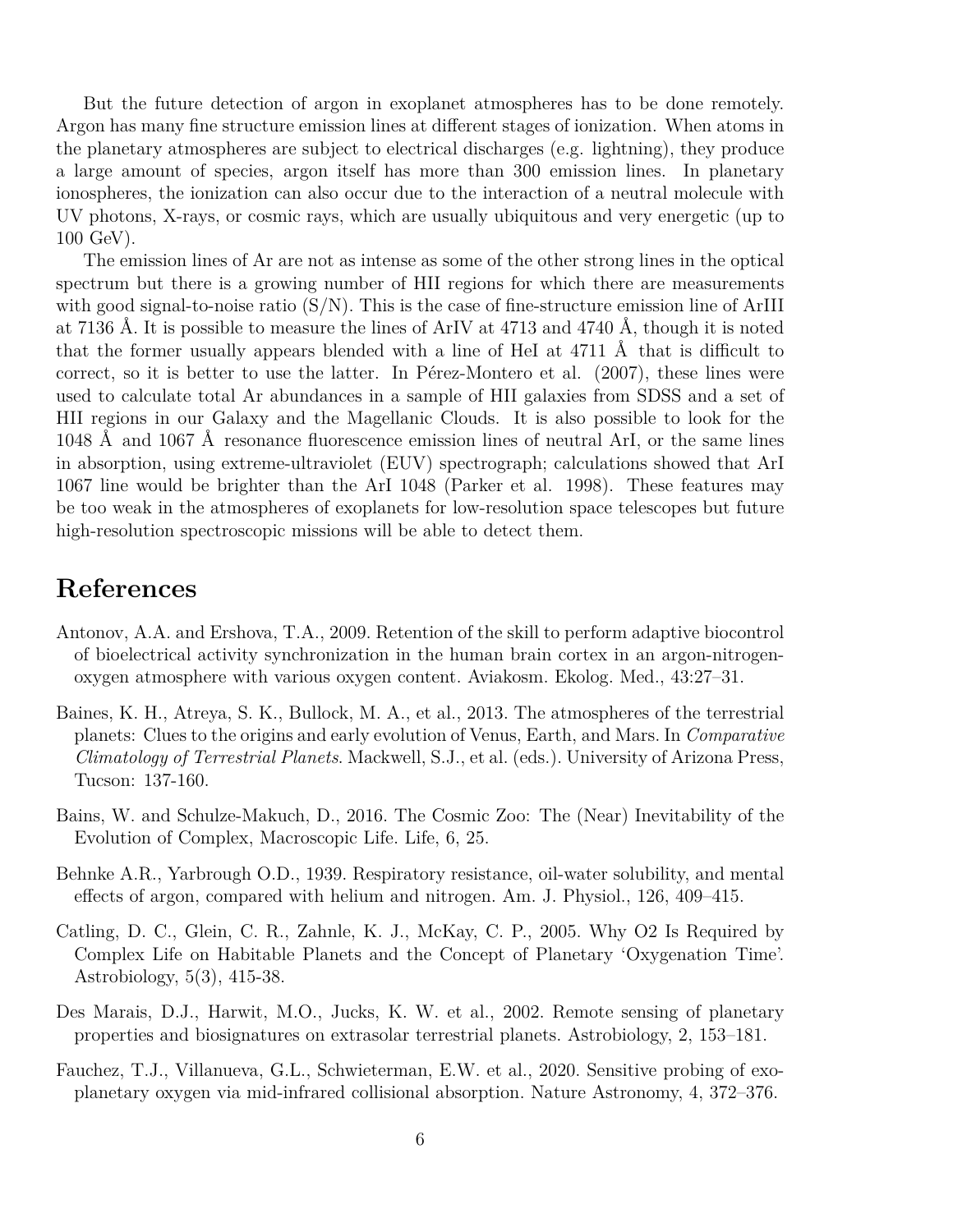- C. Fenselau, R. Caprioli, A. O. Nier, et al., 2003. Mass spectrometry in the exploration of Mars. J. Mass Spectrom. 38(1), 1–10.
- Gao, J., Ellis, L.B.M. and Wackett, L.P., 2010. The University of Minnesota Biocatalysis/Biodegradation Database: improving public access. Nucleic Acids Research, 38, D488- D491.
- <span id="page-6-0"></span>Greaves, J.S., Richards, A.M.S., Bains, W. et al., 2020. Phosphine gas in the cloud decks of Venus. Nature Astronomy. https://doi.org/10.1038/s41550-020-1174-4.
- Höllig, A. et al., 2014. Argon: Systematic review on neuro- and organoprotective properties of an 'Inert' gas. Int. Journal of Molecular Sciences, 15(10), 18175–18196.
- B. M. Jakosky, 2015. MAVEN Explores the Martian Upper Atmosphere. Science, 350(6261), 643.
- Kawai, J., Jagota, S., Kaneko, T., et al., 2013. Self-assembly of tholins in environments simulating Titan liquidospheres: Implications for formation of primitive coacervates on Titan. Int. Journal of Astrobiology, 12(4), 282-291.
- <span id="page-6-1"></span>Lammer, H., Zerkle, A. L., Gebauer, S., et al., 2018. Origin and evolution of the atmospheres of early Venus, Earth and Mars. The Astronomy and Astrophysics Review, 26(2), 1-72.
- Nespoli, F., Redaelli, S., Ruggeri, L., et al., 2019. A complete review of preclinical and clinical uses of the noble gas argon: Evidence of safety and protection. Ann. Card. Anaesth., 22, 122-35.
- Niemann, H.B., Atreya, S.K., Bauer, S.J. et al., 2005. The abundances of constituents of Titan's atmosphere from the GCMS instrument on the Huygens probe. Nature, 438, 779.
- <span id="page-6-2"></span>Ning J., Zhao H., Chen B. et al., 2019. Argon Mitigates Impaired Wound Healing Process and Enhances Wound Healing In Vitro and In Vivo. Theranostics, 9(2), 477-490.
- Parker, J. Wm., Stern, S. A., Gladstone, G. R. and Shull, J. M., 1998. The Spectroscopic Detectability of Argon in the Lunar Atmosphere. ApJL, 509(1), L61.
- B. N. Pavlov, S. V. Buravkov, P. E. Soldatov, et al., 1999. The Effects of Oxygen-Argon Gaseous Mixtures on Humans Under Long-Term Hyperbaric Condition. In: Ludwig H. (eds.) Advances in High Pressure Bioscience and Biotechnology (Springer, Berlin, Heidelberg, 1999).
- E. Pérez-Montero, G. F. Hägele, T. Contini, Á. I. Díaz, 2007. Neon and argon optical emission lines in ionized gaseous nebulae: implications and applications, MNRAS, 381(1), 125–135.
- Safonova, M., Murthy, J. and Shchekinov, Y., 2016. Age aspects of habitability. Int. Journal of Astrobiology, 15(2), 93-105.
- Safonova, M., Mathur, A., Basak, S., Bora, K. and Agrawal, S., 2021. Quantifying the Classification of Exoplanets: in Search for the Right Habitability Metric. Eur. Phys. J. ST Special issue on Modeling, Machine Learning and Astronomy, in press.